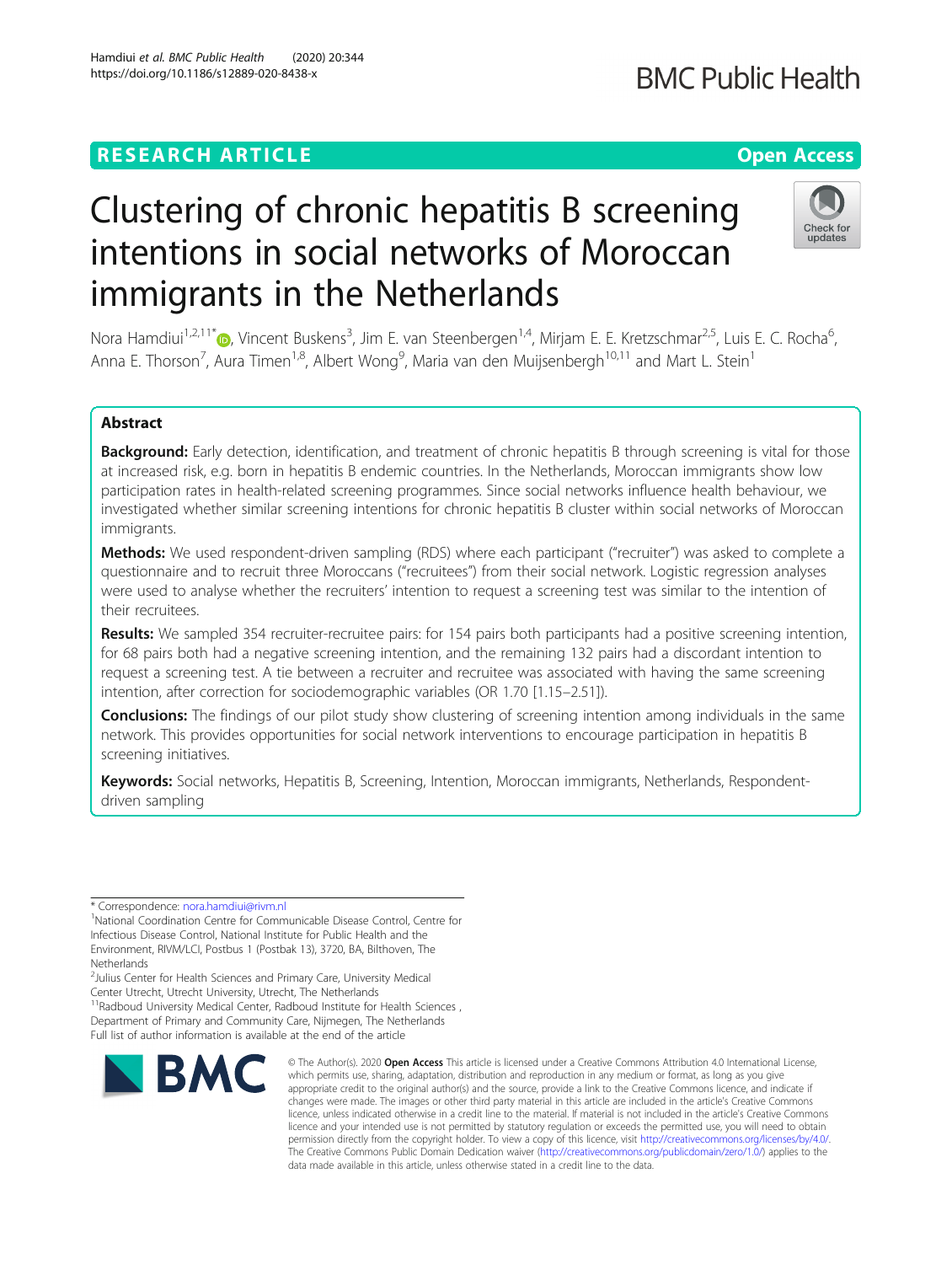# Background

Chronic hepatitis B (HBV) is a major global health problem. If untreated, it may put people at an increased risk for chronic sequelae including liver cirrhosis and fibrosis, leading to premature death. HBV prevalence is the highest in the World Health Organization (WHO) regions Western Pacific and Africa. Here, 6.2 and 6.1% of the population is chronically infected, respectively [[1\]](#page-10-0).

Although the Netherlands is a low-endemic country for chronic HBV (prevalence: 0.1%) [[2](#page-10-0)], several risk groups have a significantly higher prevalence of HBV carriage, the largest of which being immigrants from intermediate or high endemic countries  $[3, 4]$  $[3, 4]$  $[3, 4]$  $[3, 4]$  $[3, 4]$ . Of these immigrants, an estimated 5.4% is chronically infected [\[2](#page-10-0), [5](#page-10-0)]. While a free of charge vaccination programme targeting behavioural high-risk groups has been introduced in 2002 [\[6](#page-10-0)], universal HBV vaccination has only been introduced in the Netherlands in 2011, with four vaccine doses given at the ages of 2, 3, 4, and 11 months [[7](#page-10-0)]. Considering the predominance of mother-to-child HBV transmission among immigrants born in endemic countries, many immigrants arriving in the Netherlands could already be infected and for them vaccination has negligible benefit. Therefore, screening for the hepatitis B surface antigen (HBsAg) as sign of chronic infection is the only option. In November 2016, the Dutch Health Council recommended HBsAgscreening for first-generation immigrants originating from intermediate (2–7%) or high ( $\geq$  8%) HBV endemic countries [[8\]](#page-10-0). This screening for HBsAg aims to detect unnoticed asymptomatic chronically infected individuals for either immediate treatment or monitoring, and to prevent further transmission [\[9\]](#page-10-0). Although this screening is recommended for immigrants originating from countries with a HBV endemicity of 2% or higher, it proved to be cost-effective for those originating from countries with a HBV prevalence of 0.41% or higher [\[10\]](#page-10-0). Based on three small regional Dutch studies, the prevalence of chronic HBV among Moroccans, who form the second largest immigrant group in the Netherlands, is low (0.54% [95% CI 0.01–1.07]) but within the range targeted for screening [[11](#page-10-0)]. We chose to target Moroccan immigrants in our pilot study, because of the proven cost-effectiveness and having our existing infrastructure [[12](#page-10-0), [13\]](#page-10-0). Following the guidelines of Statistics Netherlands, we also define firstgeneration Moroccan immigrants as individuals born in Morocco and having at least one parent born in Morocco, and second-generation Moroccan immigrants as individuals born in the Netherlands and having at least one parent born in Morocco [\[14\]](#page-10-0).

The Council recommended two strategies to screen these first-generation immigrants: [\[1](#page-10-0)] individual case finding by general practitioners (GP), and [[2](#page-10-0)] local screening programmes. Both strategies start with an HBV test (costing EUR 25 (2019)). Since the Dutch health insurance is organised with a compulsory annual amount ("front-end deductible") of EUR 385 (2019) which you have to pay for health services before your health insurance begins to pay, the HBV test is not refundable for those for whom this threshold has not been reached yet with other health care costs [\[12](#page-10-0)]. However, Moroccan immigrants show lower participation rates in health-related screening programmes compared to indigenous and other immigrant populations [[15](#page-10-0)–[18\]](#page-10-0). Previous qualitative and quantitative research showed that the main reasons for this nonparticipation in HBV screening initiatives were shame and stigma, fatalism (i.e. an attitude of resignation in the face of some future event or events which are thought to be inevitable), and the perceived burden of participating in such a screening [[12](#page-10-0), [13\]](#page-10-0).

However, not only characteristics of a single individual are important, as research showed that health behaviour is also influenced by the individuals' social contacts [[19](#page-10-0)– [21\]](#page-10-0). For example, an American study found an increase in breast cancer screening participation among women whose sisters were screened and in colorectal screening participation if spouses were screened [[22\]](#page-10-0). Higher levels of the intention to screen for cardiovascular disease were observed among Mexican-Americans when participants had at least one older-generation peer who encouraged screening [\[23](#page-10-0)]. Encouragement by family and/or friends and the perception that screening was normative were also found to be predictive for having a mammogram among American women [[24\]](#page-10-0). Furthermore, studies from the United States suggest that obesity, smoking, and happiness spread in social networks through social influence [[19,](#page-10-0) [20](#page-10-0), [25\]](#page-10-0). For Moroccan immigrants specifically, scientific evidence points at the crucial role of an individuals' social network for coping with perceived ethnic discrimination, the use of psychosocial services, and pregnancy-related health behaviour [[26](#page-10-0)–[28](#page-10-0)].

However, the majority of studies investigated the role of social contacts in preventive health behaviour using egocentric data, i.e., responses of participants who were sampled independently of one another. In most cases with egocentric approaches, researchers cannot contact participant's peers directly and must rely on what participants report about their social connections' characteristics [[29](#page-10-0)]. There is potentially relevant information that participants simply do not know about their social connections, such as intentions to participate in screening. By contrast, few studies collected saturated network data, which includes information on all nodes and connections within a specific population. Saturated approaches can be costly, time consuming, and thus limited to very small populations [\[29\]](#page-10-0).

In this pilot study, we used respondent-driven sampling (RDS) to sample social contacts. RDS is a variant of chain-referral sampling, which was originally developed to study hard-to-reach populations and to calculate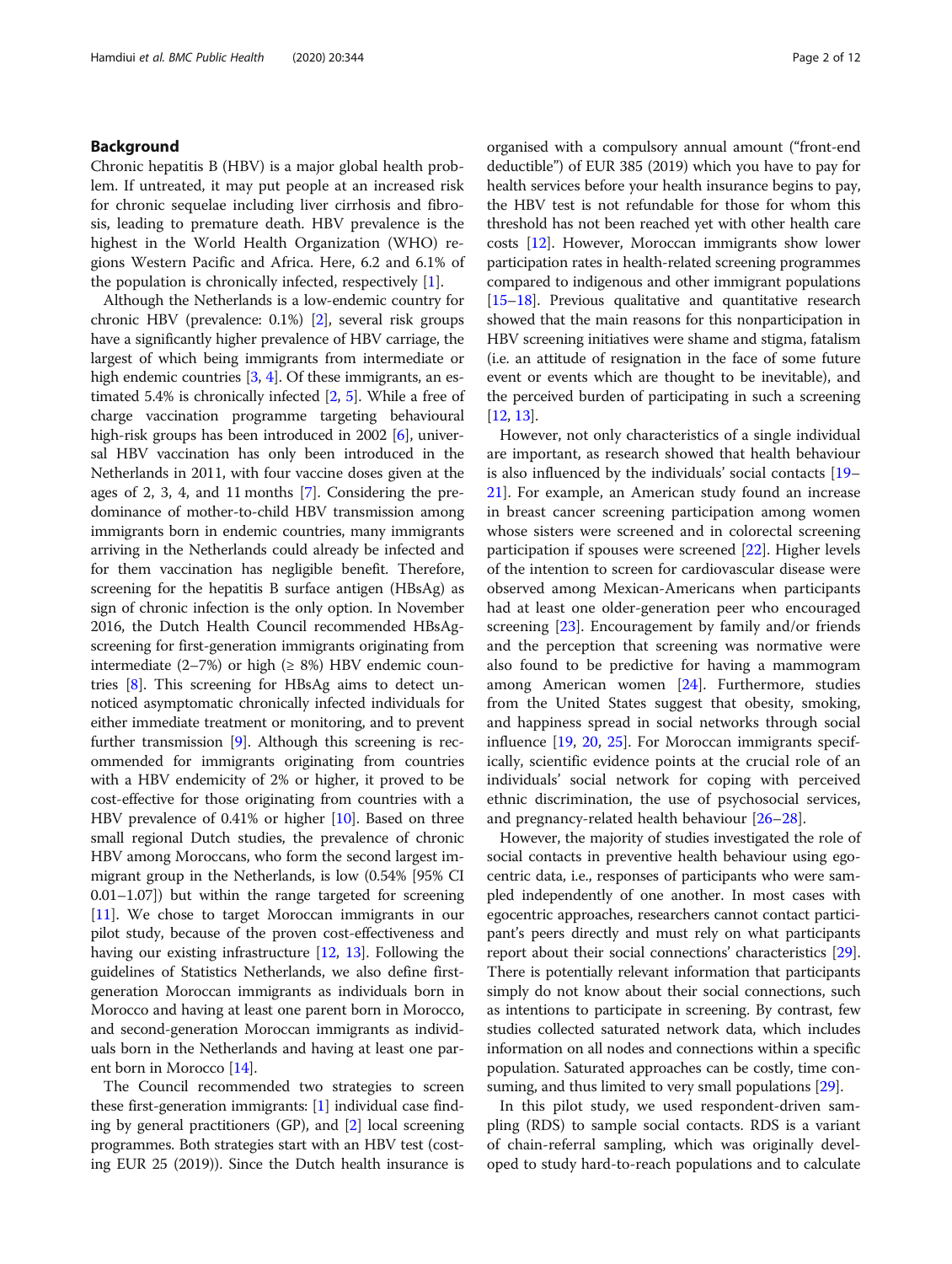unbiased population estimates [\[30](#page-10-0)]. We used RDS to reach immigrants and for social network analysis where a tie between two individuals is the unit of analysis, instead of the individual itself [[29,](#page-10-0) [30](#page-10-0)]. This enabled us to address our hypothesis, namely that similar HBV screening intentions among Moroccan immigrants living in the Netherlands are clustered within their close social networks (i.e. family, friends, and workmates sharing the same positive or negative screening intention) due to a strong sense of community and trust within the group. The collection and analyses of empirical network data are important first steps to help future studies in selecting appropriate network interventions to encourage participation in HBV screening initiatives [\[31\]](#page-10-0).

# Methods

# Study population

In 2018, there were 396,539 Moroccans in the Netherlands of which 169,018 first and 227,521 second generation (as defined by Statistics Netherlands) [\[32\]](#page-10-0). The children of this second generation are defined as non-immigrant and are, thus, not registered as third-generation immigrant. Of all first-generation Moroccan immigrants in the Netherlands, 21% live in Amsterdam, 12% in Rotterdam, 8% in Utrecht, and 8% in the Hague. Some medium-sized municipalities, including Gouda, Almere, Leiden, Haarlem, Eindhoven, and Tilburg, are also cities where relatively large numbers of Moroccans of the first generation live [\[33\]](#page-10-0).

# Study design

From November 2016 to February 2017, first-generation Moroccan immigrants and their children and grandchildren were recruited throughout the Netherlands using offline and online respondent-driven sampling (RDS) to identify determinants of one's intention to participate in screening for chronic HBV, of which methods and results were described earlier [\[30\]](#page-10-0). Although children of secondgeneration immigrants are non-immigrants, we included both children and grandchildren of first-generation Moroccan immigrants. In immigrant families, both children and grandchildren play an important social role for - and have a close relationship with - their parents and grandparents. They act as instructors, models, and interpreters, and provide financial, social, and/or emotional support to their parents and grandparents. Therefore, both children and grandchildren are an important group to consider when studying health behaviour of first-generation immigrants [[34,](#page-10-0) [35\]](#page-10-0), since they frequently act as brokers for their parents or grandparents in contact with the Dutch healthcare [[36](#page-10-0)].

RDS starts with a convenience sample of the target population (so-called "seeds"). We recruited seeds offline, at community venues (such as community centres, day care centres, and mosques) and by approaching interest groups and civil support foundations in the aforementioned regions. Here, small groups of only men or only women regularly came together for cooking workshops, Dutch language courses, and Quran readings. Online, seeds were recruited through advertisements on Moroccan-Dutch forums, Facebook, Instagram, the website of the Dutch National Institute for Public Health and the Environment (RIVM), and a Moroccan-Dutch website [\[37\]](#page-10-0). Both offline and online questionnaires were filled in by the participants themselves with an option of translation by - or getting assistance - of a Berber-speaking researcher. Seeds ("recruiters" representing wave zero) were asked to complete a questionnaire and invite at least three Moroccans from their social network ("recruitees") to complete the same questionnaire. Initial recruitees (representing wave one) were also asked to recruit others. Therefore, they became "recruiters" too, which led to wave two, and so on. Each recruiter, who recruited at least three recruitees, received one gift coupon. The values of these coupons were EUR 5, when our study started, and were raised to EUR 10, and EUR 25, in later stages of the study in order to increase recruitment. The value was increased to stimulate peer-recruitment among all new participants. Invitations containing unique and anonymous codes (more details can be found in a previous publication [[12](#page-10-0)]) enabled us to follow who invited whom and to visualise and analyse their social networks. Eligibility criteria included: 1) age  $\geq$  16 years; 2) born in Morocco and having at least one parent born in Morocco, or born in the Netherlands and having at least one (grand-) parent born in Morocco; and 3) residing in the Netherlands.

The link between each recruiter with his/her recruitee was defined as a "tie". A "tie" is further distinguished into "RDS ties" and "venue ties":

- Since an invitation must be physically transferred from the recruiter to the recruitee following RDS, these links are further referred to as "RDS ties".
- Since the majority of offline-recruited participants entailed small groups that regularly came together for a variety of activities, we assumed that all participants recruited at one community venue knew each other and thus were connected, which resulted in additional ties per community venue (further referred to as "*venue ties*").

"RDS ties" and "venue ties" were both defined as "having a tie". We tested whether the assumption that these two types of ties have similar effects is reasonable.

# Questionnaire

We developed and used a questionnaire in Dutch, in which questions were based on a compilation of the Health Belief Model (HBM), the Theory of Planned Behaviour (TPB), and Betancourt's Model of Culture and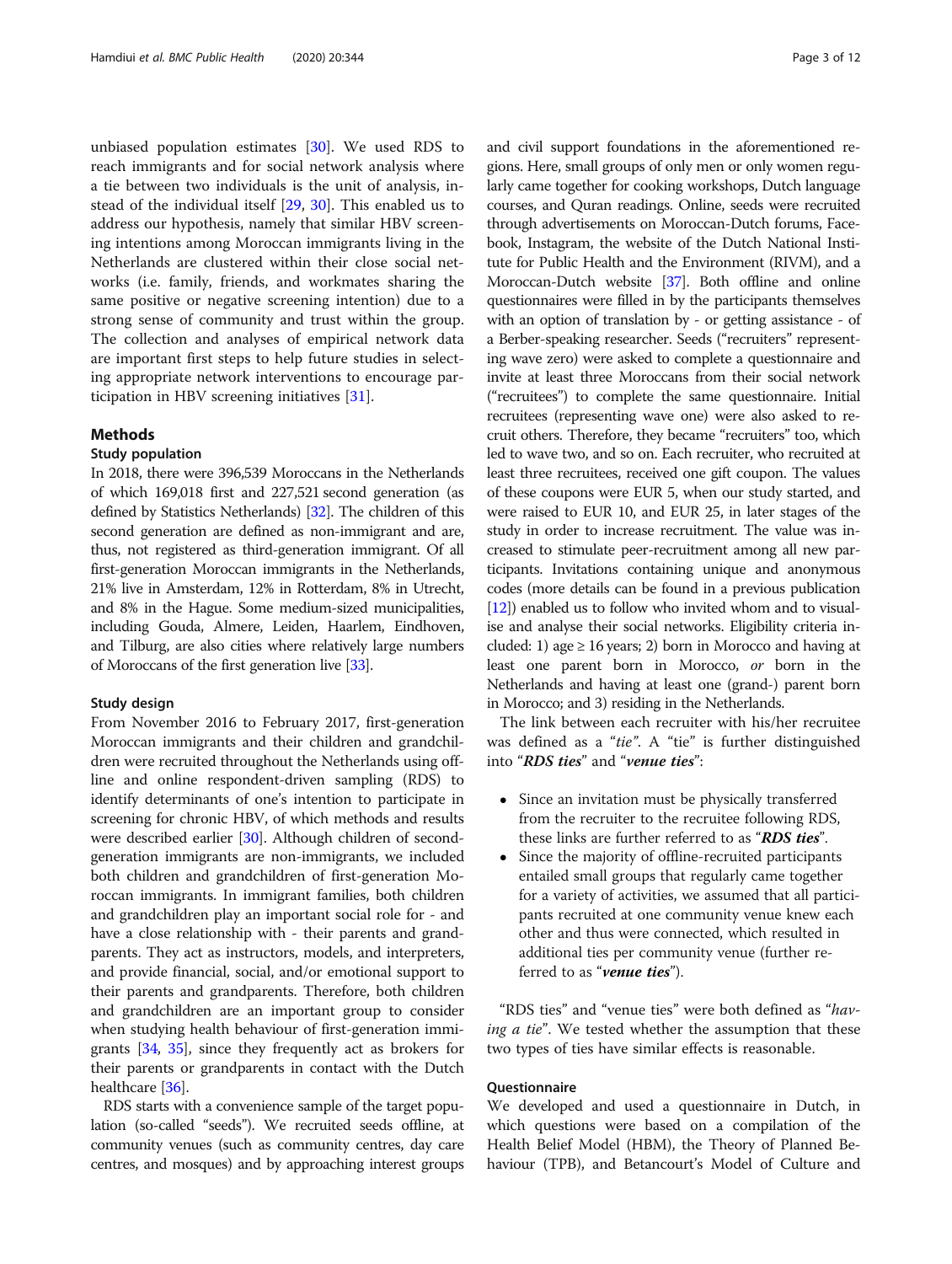Behaviour [\[38\]](#page-10-0) following earlier studies that investigated HBV screening intention among the Turkish-Dutch population [\[39\]](#page-10-0). The HBM assumes that a subject is more likely to take a "health action" whenever s/he perceives 1) the disease as serious, 2) herself or himself susceptible to the disease, 3) benefits of the health action, 4) limited barriers to take the health action, 5) self-efficacy in relation to the health action, and whenever 6) s/he receives a cue to take the health action. According to the TPB, intention reflects a person's readiness to perform a certain health behaviour or action, explained by attitude, subjective norm, and perceived behavioural control. Betancourt's Model of Culture and Behaviour includes culture to explain its effect on health behaviours. The questionnaire focused on the predominance of mother-to-child HBV transmission and not on other possible transmission routes, such as sexual contact. This was to avoid feelings of shame and stigma, which were found to exist in previous studies [\[12](#page-10-0), [13\]](#page-10-0). To classify identity, a question regarding mother tongue was included: Dutch, Moroccan-Arabic, Berber, Modern Standard Arabic, and/or other. Those who reported to be speakers of Berber were defined as having a Berber identity, whereas those who reported to be speakers of Moroccan-Arabic and/or Modern Standard Arabic and not Berber were defined as having a Moroccan-Arabic identity. This grouping was done since these languages represent (to some extent) two social subgroups within the Moroccan community. In the questionnaire, our outcome variables (i.e. intention to request a test and intention to participate) were measured using the questions: "Imagine, you go the GP tomorrow. Would you request a HBV test?" and "Imagine, your GP advises you to have yourself tested for HBV. Would you participate in HBV screening if you would have to pay EUR 70 for this test?". We will further refer to these outcome measures as 'Intention request' and 'Intention 70'. All variables measured by the questionnaire are depicted in Table [S1](#page-9-0).

# Statistical analysis

To study the distribution of similar intentions within the sampled social networks, we chose to analyse dyads (i.e. pairs of individuals), which are the smallest type of social structure in which an individual can be embedded. To obtain the dyad as the level of analysis, we first defined the set of dyads as the set of all possible pairs of participants in the sample, i.e. we constructed a set of  $n(n-1)/2$  dyads. Then, we constructed the variable "tie". This variable is coded one for pairs of participants who have either a RDS or a venue tie. The variable is coded zero for all other pairs of participants in the dataset. For each pair, we checked whether they had the same intention for requesting a HBV test on own initiative (outcome one, 'Intention request') and the same intention to participate in HBV screening for non-refundable costs of EUR 70 (outcome two, 'Intention 70'). Logistic regression was used to analyse whether tie equal to one increases the likelihood that in a pair of individuals both have the same intention.

# Non-hierarchical structure

A logistic regression model assumes that observations are independent of each other, which is not the case in our sample, since participants were involved in multiple pairs (i.e. multiple times as recruiter, or as both recruiter and recruitee) and participants were also directly or indirectly linked in recruitment trees (see Fig. 1 a-c). If only RDS ties were present, a recruitment tree consisted of the seed (wave zero) and all consecutive waves with participants who all share this seed (see Fig.  $1$  a). If only venue ties were present, a recruitment tree consisted of all participants recruited at one community venue being connected to each other (see Fig.  $1$  b). If both types of ties were present, a recruitment tree consisted of the seed and its consecutive waves, with participants connected to each other (as a group) representing one community venue (see Fig. 1 c). These recruitment trees are further referred to as "clusters".

This creates a non-hierarchical (i.e. multi-way) nesting structure of observations of pairs each nested in one or two clusters (see Fig. [2](#page-4-0)). We controlled for this nonhierarchical clustering by using robust standard errors adapted for multi-way clustering as suggested by Cameron et al. [[40\]](#page-10-0). With this method, pairs nested in overlapping clusters are considered dependent observations, whereas pairs nested in different clusters are considered independent observations. Thus, pairs are considered

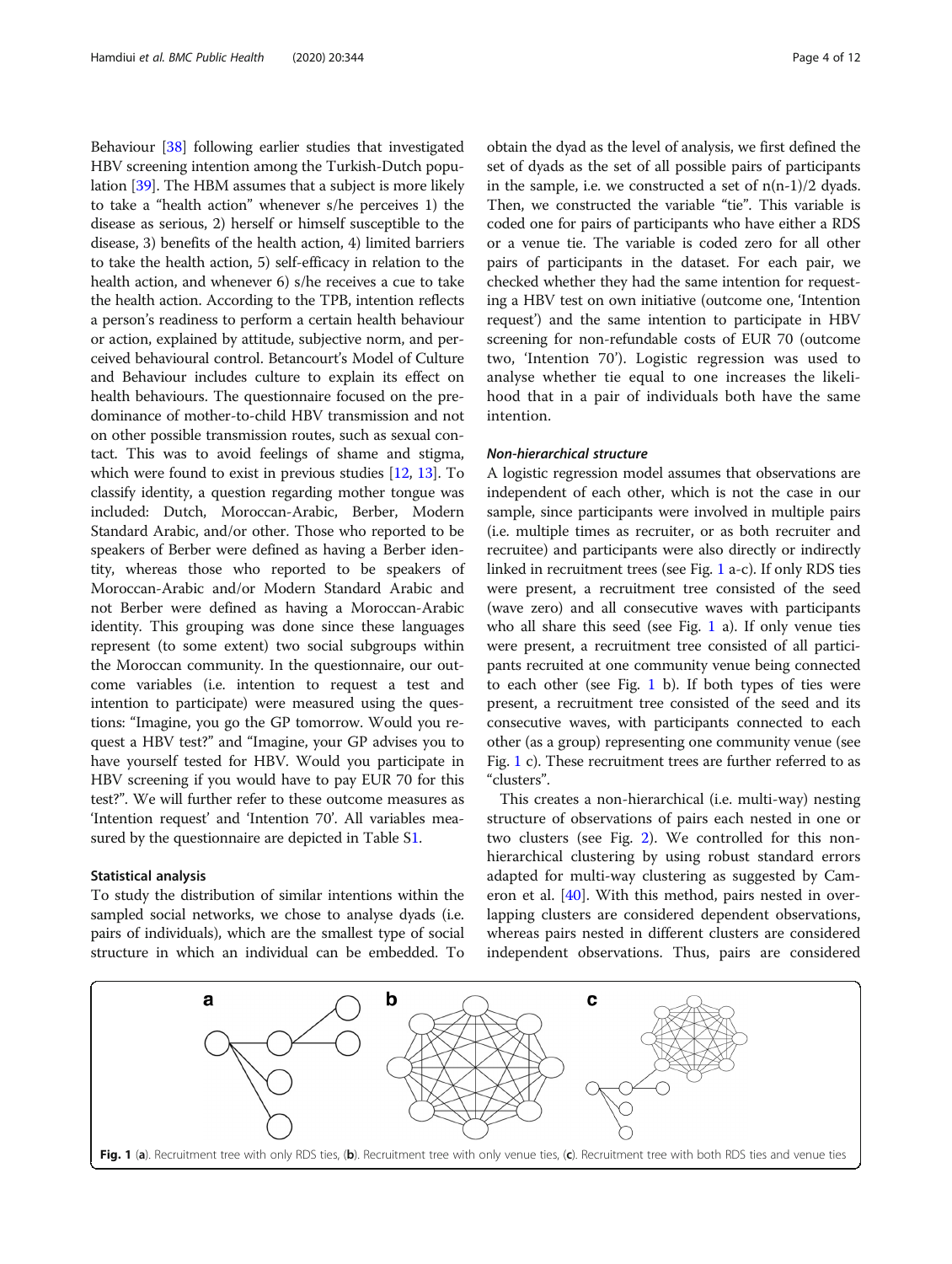<span id="page-4-0"></span>

dependent observations if at least one node of each pair is present within the same cluster.

# Logistic regression models

We constructed four models for each of the two outcomes. First, the variable "tie" was included as the single independent variable (Model I). Thereafter, we included the second independent binary variable "type of tie", with the categories: close family relationship yes/no (i.e. a family member or partner living in the same household) (Model II). Doing so, we investigated whether the association between tie and having the same screening intention differed for the type of tie studied. Subsequently, in Model III, we added several sociodemographic variables, namely: having the same gender (with the following categories: woman-woman versus man-man and man-woman versus man-man), mean age, age difference, same country of birth (with the following categories: Netherlands-Netherlands versus Morocco-Morocco and Netherlands-Morocco versus Morocco-Morocco), and the same educational level. The mean value of the pairs' educational level was added by taking the mean value of the coding values of "educational level". With a mean value of three for example, one participant may have an educational level coded as two and the other one as four. The participant's attitude towards fatalism in the context of screening was also included, since it incorporates, to some extent, one's individual religious interpretation and its influence on screening intention, which we believe is an important individual characteristic to include in the model [\[41](#page-10-0)]. Prior to this study, determinants of individual screening intention were studied qualitatively [[13\]](#page-10-0) and quantitatively [[12](#page-10-0)]. The five most important determinants of individual screening intention (wanting clarity, fatalism, not having symptoms, self-efficacy, and risk perception) (found in this previous study [\[12](#page-10-0)]) were added in the final logistic regression model (Model IV) to assess whether the underlying

determinants of individual screening intention are (also) concurrent between participants with a tie.

In Models III and IV, we also constructed variables at the dyad level for each sociodemographic variable and each determinant of individual screening intention. Two covariates were included for each determinant. As an example, for the sociodemographic variable "educational level" we included "having the same educational level"  $(1 = yes / 0 = no)$  and the mean educational level. This enabled us to distinguish whether a pair has the same screening intention 1) because of having the same educational level or 2) because of the educational level itself. In other words, it may be possible that having the same educational level is not associated with having the same screening intention, but that a *high* education level is associated with having the same *positive* screening intention. For age, we included the difference in age between pairs to incorporate its influence on having the same screening intention.

To determine associations of intention for each combination of pairs specifically (discordant, both positive, or both negative), multinomial logistic regression analyses would be needed. For the interpretability of our results, however, we chose to repeat Models I to IV, but then with the dependent variable regrouped into "having the same *positive* intention"  $(1 = yes / 0 = no)$  and "having the same *negative* intention"  $(1 = yes / 0 = no)$ .

All analyses were conducted two-tailed, significance tests with  $\alpha = 0.05$ , using R version 3.4.0 and STATA version 14.2.

# Results

# Study participants and pairs with a tie

The study population was composed of 379 Moroccan immigrants, of which 156 (41.2%) were recruited offline and 223 (58.8%) online (see Table [1\)](#page-5-0). Of these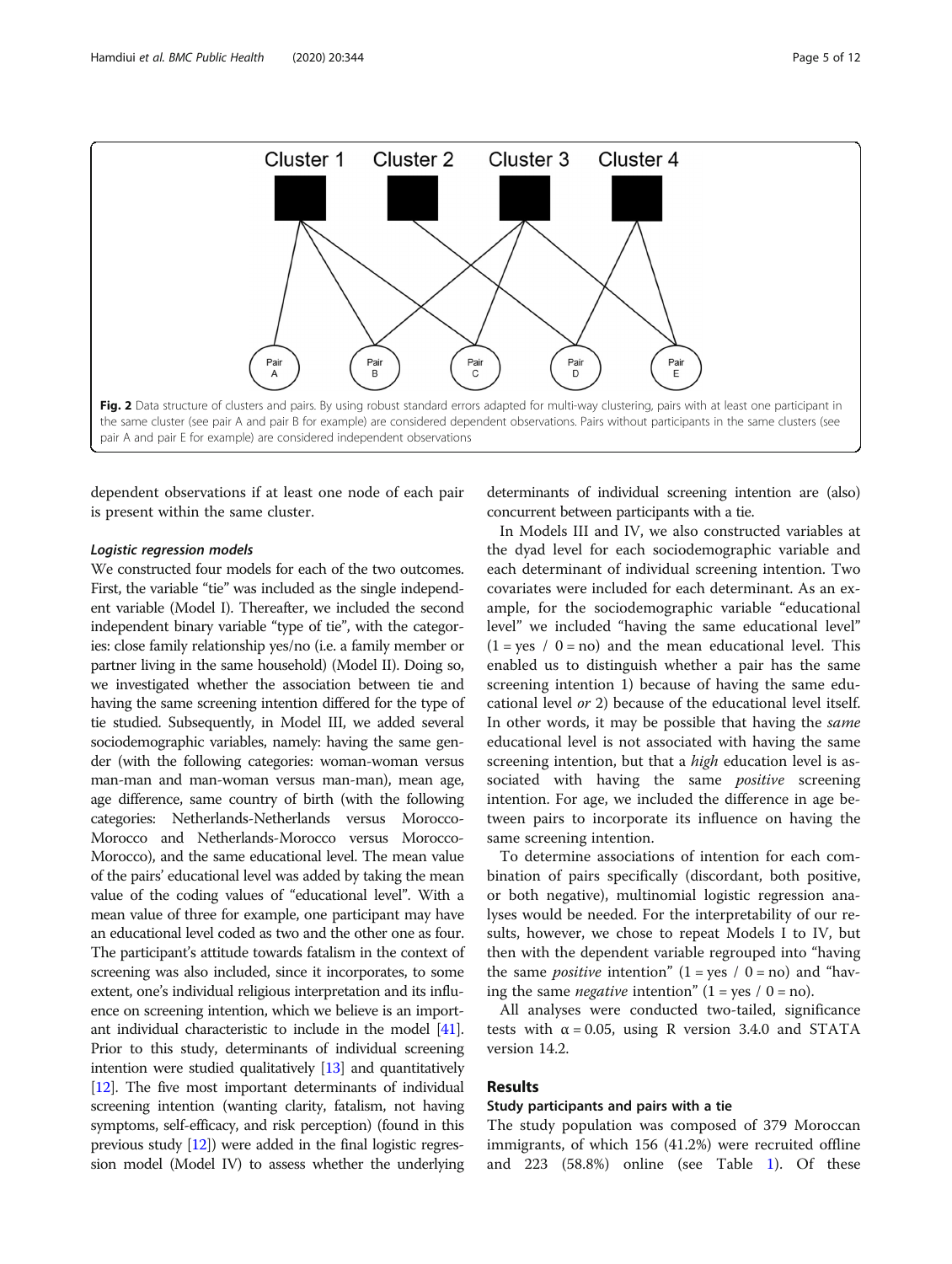# <span id="page-5-0"></span>**Table 1** Sample characteristics stratified for offline/online recruitment,  $n = 379$

| Characteristic                          | Offline-recruited participants<br>$(n = 156, 41.2\%)$ | Online-recruited participants<br>$(n = 223, 58.8%)$ | Total<br>$(n = 379)$ |
|-----------------------------------------|-------------------------------------------------------|-----------------------------------------------------|----------------------|
| Will test myself if friend recommends   |                                                       |                                                     |                      |
| Yes                                     | 106 (67.9)                                            | 163 (73.1)                                          | 269 (71.0)           |
| No                                      | 19 (12.2)                                             | 16(7.2)                                             | 35 (9.2)             |
| I do not know                           | 29 (18.6)                                             | 24 (10.8)                                           | 53 (14.0)            |
| Missing value                           | 2(1.3)                                                | 20(9.0)                                             | 22 (5.8)             |
| Intention request                       |                                                       |                                                     |                      |
| Yes/probably yes                        | 78 (50.0)                                             | 109 (48.9)                                          | 187 (49.3)           |
| No/probably not                         | 74 (47.4)                                             | 94 (42.2)                                           | 168 (44.3)           |
| Missing value                           | 4(2.6)                                                | 20 (9.0)                                            | 24(6.3)              |
| Intention 70                            |                                                       |                                                     |                      |
| Yes/probably yes                        | 83 (53.2)                                             | 84 (37.7)                                           | 167 (44.1)           |
| No/probably not                         | 59 (37.8)                                             | 117 (52.5)                                          | 176 (46.4)           |
| Missing value                           | 14(9.0)                                               | 22 (9.9)                                            | 36 (9.5)             |
| Country of birth                        |                                                       |                                                     |                      |
| Morocco                                 | 110 (70.5)                                            | 83 (37.2)                                           | 193 (50.9)           |
| The Netherlands                         | 46 (29.5)                                             | 140 (62.8)                                          | 186 (49.1)           |
| Missing value                           | 0(0)                                                  | 0(0)                                                | 0(0)                 |
| Moroccan-Arabic or Berber identity      |                                                       |                                                     |                      |
| Arabic                                  | 61 (39.1)                                             | 90 (40.4)                                           | 151 (39.8)           |
| Berber                                  | 94 (60.3)                                             | 133 (59.6)                                          | 227 (59.9)           |
| Missing value                           | 1(0.6)                                                | 0(0)                                                | 1(0.3)               |
| Gender                                  |                                                       |                                                     |                      |
| Man                                     | 52 (33.3)                                             | 71 (31.8)                                           | 123 (32.5)           |
| Woman                                   | 104 (66.7)                                            | 152 (68.2)                                          | 256 (67.5)           |
| Missing value                           | 0(0)                                                  | 0(0)                                                | 0(0)                 |
| Age group                               |                                                       |                                                     |                      |
| 16-25 years                             | 22 (14.1)                                             | 64 (28.7)                                           | 86 (22.7)            |
| 26-35 years                             | 16 (10.3)                                             | 61 (27.4)                                           | 77 (20.3)            |
| 36-45 years                             | 34 (21.8)                                             | 60 (26.9)                                           | 94 (24.8)            |
| 46-55 years                             | 35 (22.4)                                             | 29 (13.0)                                           | 64 (16.9)            |
| 56-65 years                             | 25 (16.0)                                             | 6(2.7)                                              | 31 (8.2)             |
| 66 years and older                      | 12(7.7)                                               | 2(0.9)                                              | 14(3.7)              |
| Missing value                           | 12(7.7)                                               | 1(0.4)                                              | 13(3.4)              |
| Educational level                       |                                                       |                                                     |                      |
| No official education or primary school | 51 (32.7)                                             | 15(6.7)                                             | 66 (17.4)            |
| Secondary school                        | 34 (21.8)                                             | 41 (18.4)                                           | 75 (19.8)            |
| Vocational education                    | 36 (23.1)                                             | 61 (27.4)                                           | 97 (25.6)            |
| Higher education                        | 32 (20.5)                                             | 103 (46.2)                                          | 135 (35.6)           |
| Missing value                           | 3(1.9)                                                | 3(1.3)                                              | 6(1.6)               |
| Speaking Dutch (SR)                     |                                                       |                                                     |                      |
| Yes                                     | 145 (92.9)                                            | 221 (99.1)                                          | 366 (96.6)           |
| No                                      | 10(6.4)                                               | 2(0.9)                                              | 12(3.2)              |
| Missing value                           | 1(0.6)                                                | 0(0)                                                | 1(0.3)               |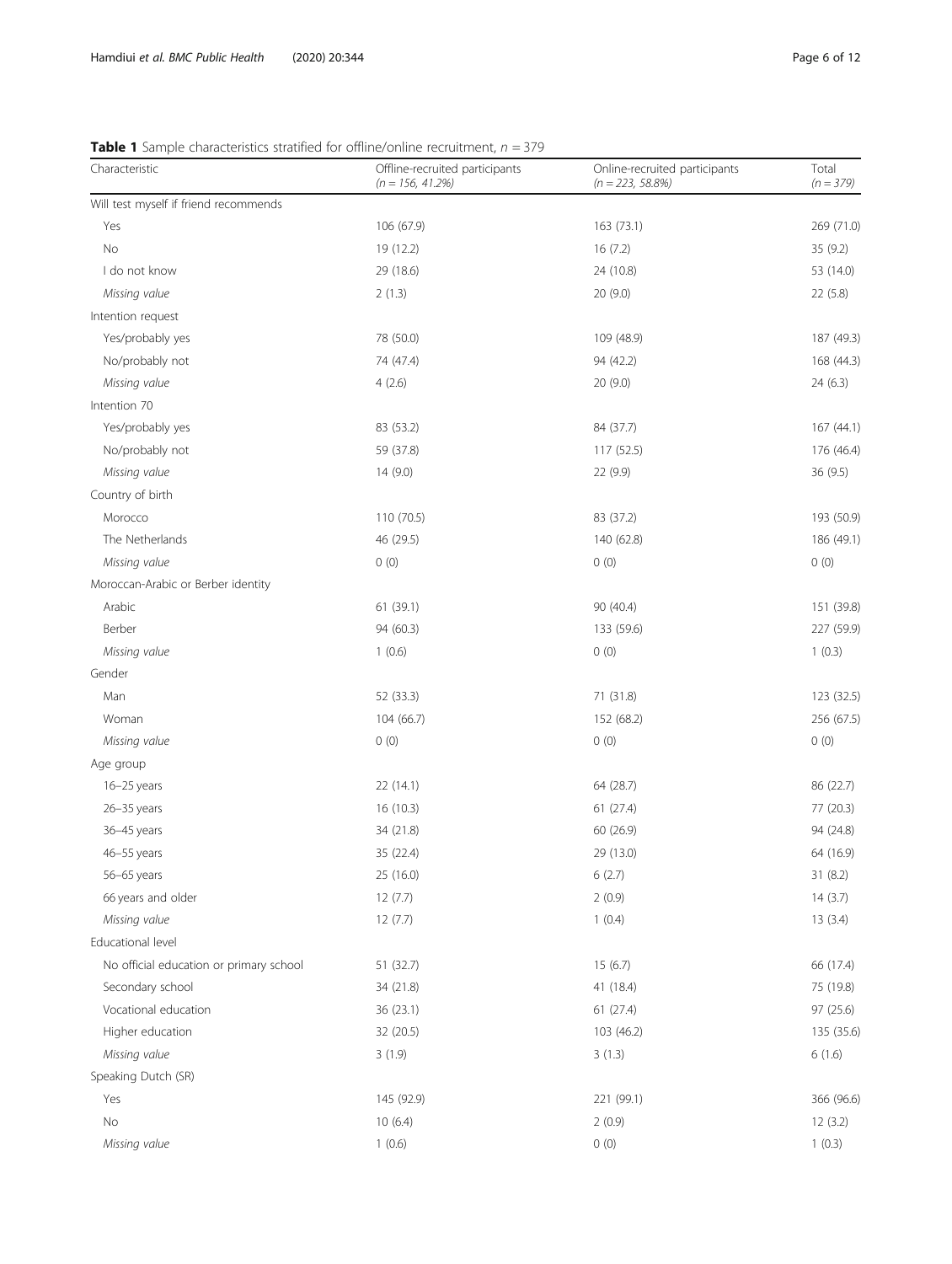| Characteristic                         | Offline-recruited participants<br>$(n = 156, 41.2\%)$ | Online-recruited participants<br>$(n = 223, 58.8\%)$ | Total<br>$(n = 379)$ |
|----------------------------------------|-------------------------------------------------------|------------------------------------------------------|----------------------|
| Knowledge on HBV                       |                                                       |                                                      |                      |
| No                                     | 70 (44.9)                                             | 82 (36.8)                                            | 152 (40.1)           |
| Limited                                | 57 (36.5)                                             | 105(47.1)                                            | 162 (42.7)           |
| Sufficient                             | 29 (18.6)                                             | 36 (16.1)                                            | 65 (17.2)            |
| Missing value                          | 0(0)                                                  | 0(0)                                                 | 0(0)                 |
| HBV in family or friends               |                                                       |                                                      |                      |
| Yes                                    | 43 (27.6)                                             | 34 (15.2)                                            | 77 (20.3)            |
| No                                     | 98 (62.8)                                             | 156 (70.0)                                           | 254 (67.0)           |
| I do not know                          | 15(9.6)                                               | 33 (14.8)                                            | 48 (12.7)            |
| Missing value                          | 0(0)                                                  | 0(0)                                                 | 0(0)                 |
| Tested for HBV (SR)                    |                                                       |                                                      |                      |
| Yes                                    | 30 (19.2)                                             | 49 (22.0)                                            | 79 (20.8)            |
| No                                     | 110 (70.5)                                            | 149 (66.8)                                           | 259 (68.3)           |
| I do not know                          | 15(9.6)                                               | 25 (11.2)                                            | 40 (10.6)            |
| Missing value                          | 1(0.6)                                                | 0(0)                                                 | 1(0.3)               |
| Vaccinated against HBV (SR)            |                                                       |                                                      |                      |
| Yes                                    | 42 (26.9)                                             | 73 (32.7)                                            | 115(30.3)            |
| No                                     | 61(39.1)                                              | 47 (21.1)                                            | 108 (28.5)           |
| I do not know                          | 53 (34.0)                                             | 103 (46.2)                                           | 156 (41.2)           |
| Missing value                          | 0(0)                                                  | 0(0)                                                 | 0(0)                 |
| Who invited you for the questionnaire? |                                                       |                                                      |                      |
| Family or partner                      | 46 (29.5)                                             | 74 (33.2)                                            | 120 (31.7)           |
| Friend, acquaintance, or workmate      | 40 (25.6)                                             | 60 (26.9)                                            | 100(26.4)            |
| Researcher of the RIVM                 | 32 (20.5)                                             | 19(8.5)                                              | 47 (12.4)            |
| Via a message on a website             | 0(0)                                                  | 58 (26.0)                                            | 58 (15.3)            |
| Someone else                           | 37 (23.7)                                             | 10(4.5)                                              | 51(13.5)             |
| Missing value                          | 1(0.6)                                                | 2(0.9)                                               | 3(0.8)               |

**Table 1** Sample characteristics stratified for offline/online recruitment,  $n = 379$  (Continued)

Data are reported as number of participants (%)

SR Self-reported

participants, 59.5% were seeds and 40.5% were recruited by their social contacts (recruitees). By using online RDS, we mainly reached younger second-generation immigrants and their children, with a higher educational level, compared to those recruited offline. Those recruited offline had more willingness to participate in screening for non-refundable costs of EUR 70 compared to online-recruited participants. Of the total study population, 269 (71%) would test themselves if a friend recommends having a HBV test.

The maximum number of waves was four. Of the 24 clusters, there were eight with two or more waves. The largest cluster consisted of 35 participants (see Fig. [3](#page-7-0)). We obtained 390 recruiter-recruitee pairs: 154 pairs had a positive screening intention, 68 had a negative screening intention, 132 had a discordant screening intention, and for 36 pairs one or both individual(s) did not report their

screening intention and were, therefore, not included in further analyses (see Table [S3\)](#page-9-0). Pairs with a negative intention more often had a Berber identity and were generally younger.

# Tie in relation to screening intention

Having a tie was associated with having the same screening intention and the association was not different for strong family ties compared to other ties (Model I-II), even after adjustment for covariates (Model III-IV) (see Table 2 in Additional file [1](#page-9-0)). Model IV provided the highest value of the log likelihood and, thus, performed the best. In this model, an OR of 1.70 [95% CI 1.15– 2.51] was found for the association of having a tie on having the same screening intention. The greater the extent to which individuals believed that "screening gives clarity", the higher the odds of having the same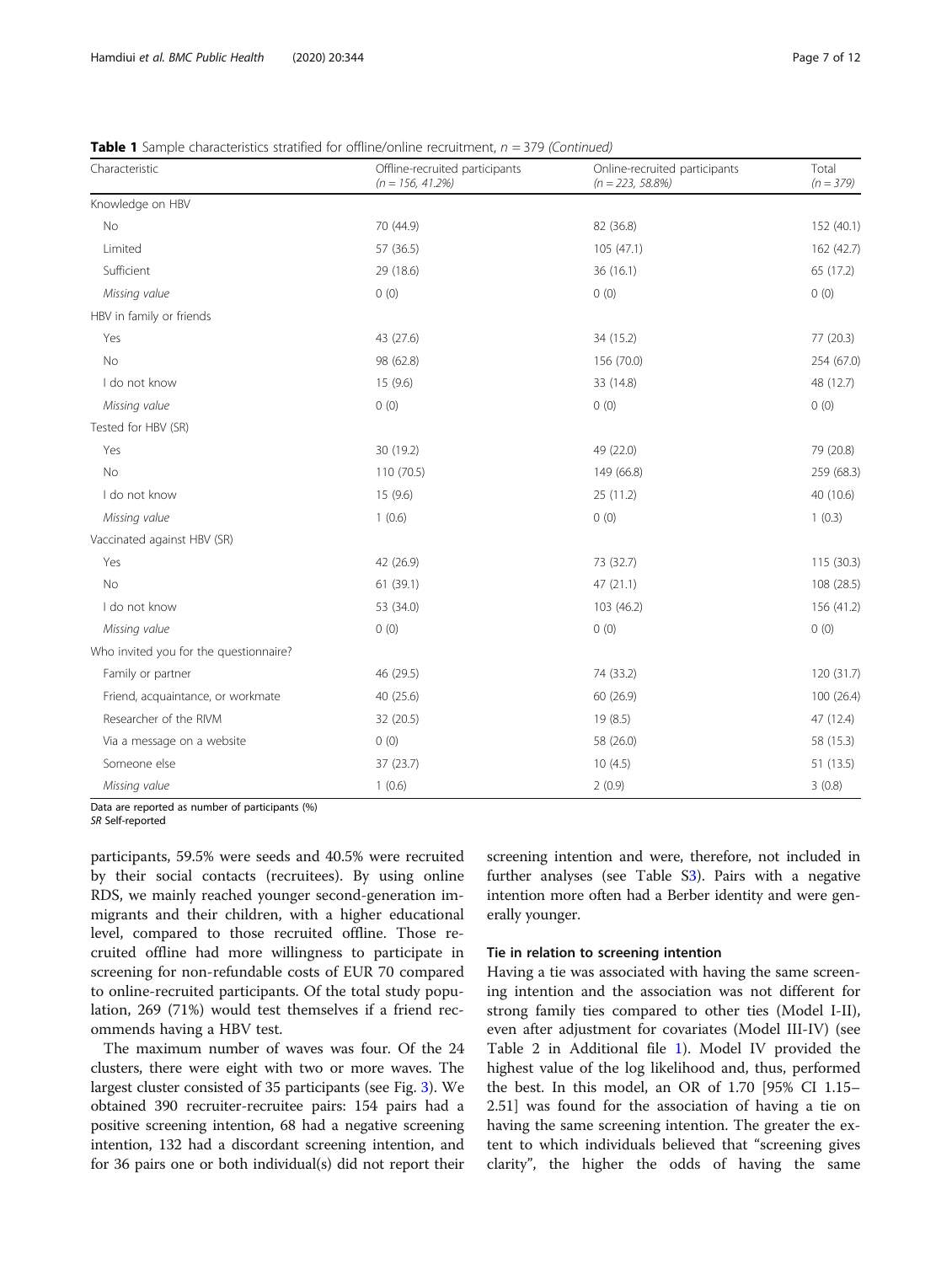<span id="page-7-0"></span>

screening intention with an OR of 1.99 [95% CI 1.03– 3.86]. Having the same educational level was negatively associated with having the same screening intention (OR 0.96 [95% CI 0.92–0.99]).

# Regrouping of screening intention

Of the 154 pairs with a positive screening intention, having a tie was associated with having the same *positive* screening intention with an OR of 1.56 [95% CI 1.11– 2.17] (see Table [S4](#page-9-0)). This indicates that positive intentions on screening cluster within social networks. Same response on fatalism (OR 1.90 [95% CI 1.12–3.21]), same response on "screening gives clarity" (OR 4.21 [95% CI 1.25–14.18]), and same response on self-efficacy (OR 2.18 [95% CI 1.05–4.49]) were all associated with having the same *positive* screening intention. The higher a pair perceived the risk of having chronic HBV, the higher the

odds of having the same positive screening intention (OR 1.23 [95% CI 1.01–1.50]).

Of the 68 pairs with a negative screening intention, having a tie was not associated with having the same negative screening intention (OR 1.23 [0.97–2.09], see Table S[5\)](#page-9-0). Having the same response on fatalism and on self-efficacy decreased the odds of having the same *nega*tive screening intention with 0.69 [95% CI 0.53–0.89] and 0.57 [95% CI 0.36–0.90], respectively. The higher a pair perceived the risk of having chronic HBV, the lower the odds of having the same *negative* screening intention with 0.77 [95% CI 0.61–0.98], consistent with results of those having the same *positive* screening intention.

Ties also seem to reinforce the intention to participate in screening for a maximum up to EUR 70 ('Intention 70') (see Table [S2](#page-9-0)). Woman-woman and man-woman pairs appeared to more often have the same screening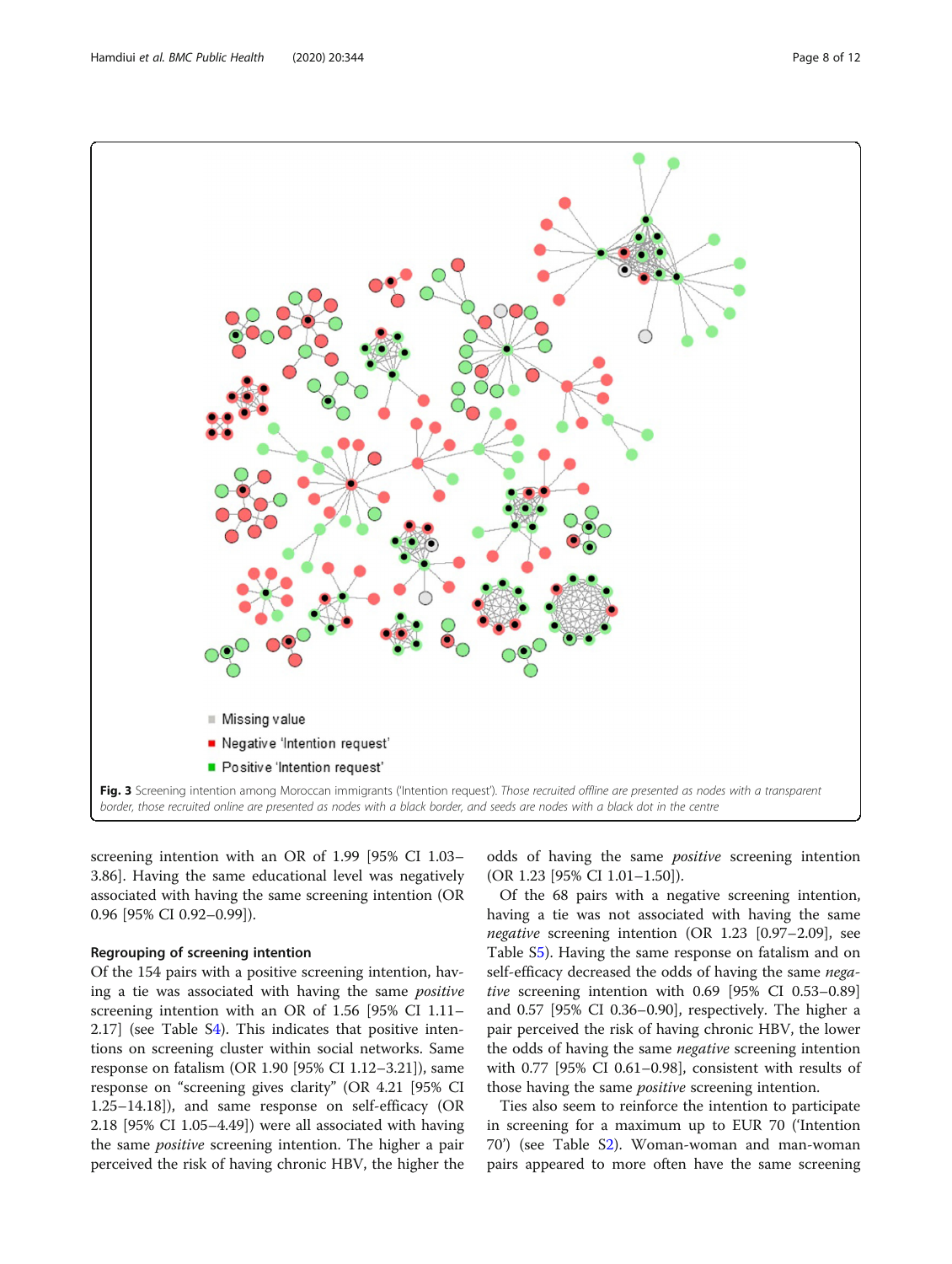intention in comparison to man-man pairs. The results of the analyses for outcome measure "Intention 70" can be found in Tables S2, S4, and S5 in the Supplementary information (Additional file [2\)](#page-9-0).

# **Discussion**

We collected empirical data to study screening intentions in social networks of Moroccan immigrants and their offspring. Having a tie was associated with having the same intention to request a HBV test, as well as with the intention to participate in screening for a maximum compensation of up to EUR 70. By making use of respondentdriven sampling (RDS), we had the advantage of studying behaviour from socially interconnected individuals (i.e. we sampled both recruiters and recruitees) rather than considering responses reported by recruiters using only the persons in their own social network (i.e. ego-centric networks) as normally done in the literature [\[29](#page-10-0)].

A positive screening intention was clustered within the sampled social networks, while we found no indication of clustering for negative screening intention. The latter may be due to a limited number of sampled pairs with a negative screening intention ( $n = 68$ ). In our study, pairs with a negative intention were younger and more often had a Berber identity (see Table S[3\)](#page-9-0). However, our logistic regression models did not indicate an association of these demographics with screening intention, but showed associations with determinants of individual screening intention only, which were also seen for pairs with a positive intention. Our findings suggest that interventions aimed at promoting screening participation may have benefits in the social group, beyond the individuals directly reached by these interventions, although we do not yet have a thorough understanding whether this is due to social influence. Testing this new hypothesis in an experimental setting is a future research direction.

By gradually including covariates in the model, we learned that having the same educational level had a negative association with having the same screening intention, which might be due to collinearity with some of the factors added in the final model. We also found that the more a pair thinks "screening gives clarity", the higher the odds of having the same screening intention, which is consistent with previous work where this determinant was found as facilitator for intending to request a HBV test [[12\]](#page-10-0).

Pairs of woman-woman and man-woman had more often the same screening intention compared to man-man pairs for the intention to participate in screening for a maximum compensation of up to EUR 70 ('Intention 70'). Pairs of the opposite sex will most likely be spouses or family members, since the Islam does not permit close social relationships with the opposite sex. Thus, spouses, family members of the opposite sex, and women more often have the same

screening intention compared to men–men relationships. These findings suggest that we should not only focus on the individual when investigating (determinants of) screening behaviour, but incorporate screening behaviour of social contacts depending on sex (e.g. female spouses or friends) as well. It is necessary to approach decisions to screen (or not screen) not only from an individual perspective, but also consider the particular community in which target populations are immersed. However, whether and to what extent individuals influence each other (potentially leading to the same screening intention) should be studied using a more experimental treatment of individuals or by following social relations longitudinally. Such research could further direct on how to target communication strategies to enhance HBV screening participation.

Our results are consistent with previous work on a wide variety of behaviours and traits in social networks [\[42](#page-10-0)–[44](#page-11-0)], such as obesity [[19](#page-10-0), [45](#page-11-0)], smoking [\[20,](#page-10-0) [46\]](#page-11-0), happiness [[25](#page-10-0)], and vaccination and cancer screening participation [\[47](#page-11-0)– [49](#page-11-0)]. In our study, having a tie was shown to play a role in the intention to screen among those with a positive screening intention. This is partly in line with previous research, where researchers found social clustering of vaccine-refusers [[50](#page-11-0)]. Stronger associations among pairs of women (found for 'Intention 70') were also observed for smoking in earlier research [\[46\]](#page-11-0). This is possibly because women engage in stronger relationships with a higher level of intimacy and reciprocity [[51](#page-11-0), [52](#page-11-0)]. Moreover, consistent with what we found for 'Intention 70', Christakis et al. found the highest decrease in a person's chance of smoking when a spouse quits smoking in comparison to siblings and friends quitting [\[20](#page-10-0)].

It is important to recognize the limitations of the presented data. First, we assumed that participants recruited at the same venue had a tie, which may have caused an invalid overrepresentation of the variable tie. We assessed whether this was reasonable by including an interaction variable ("tie x RDS/venue ties") in our final model. No association with our dependent variable was found (data not shown), which makes our assumption plausible. Second, we obtained a limited sample size and possibly a selective group, as we reached only a maximum of four waves and no Moroccans living in the north of the Netherlands (see Fig. S[1](#page-9-0)). A larger sample size with a better geographic coverage would provide stronger evidence to generalise our findings. Nevertheless, this study provides empirical data on screening intention within social networks among a hard-to-reach population, namely Moroccan immigrants in the Netherlands. Potential reasons for individuals to refuse participation in our study were HBV-associated shame and stigma, and language barriers. To overcome these issues, we focused the questionnaire on the predominance of mother-to-child HBV transmission, and provided the option of having a face-to-face interview (at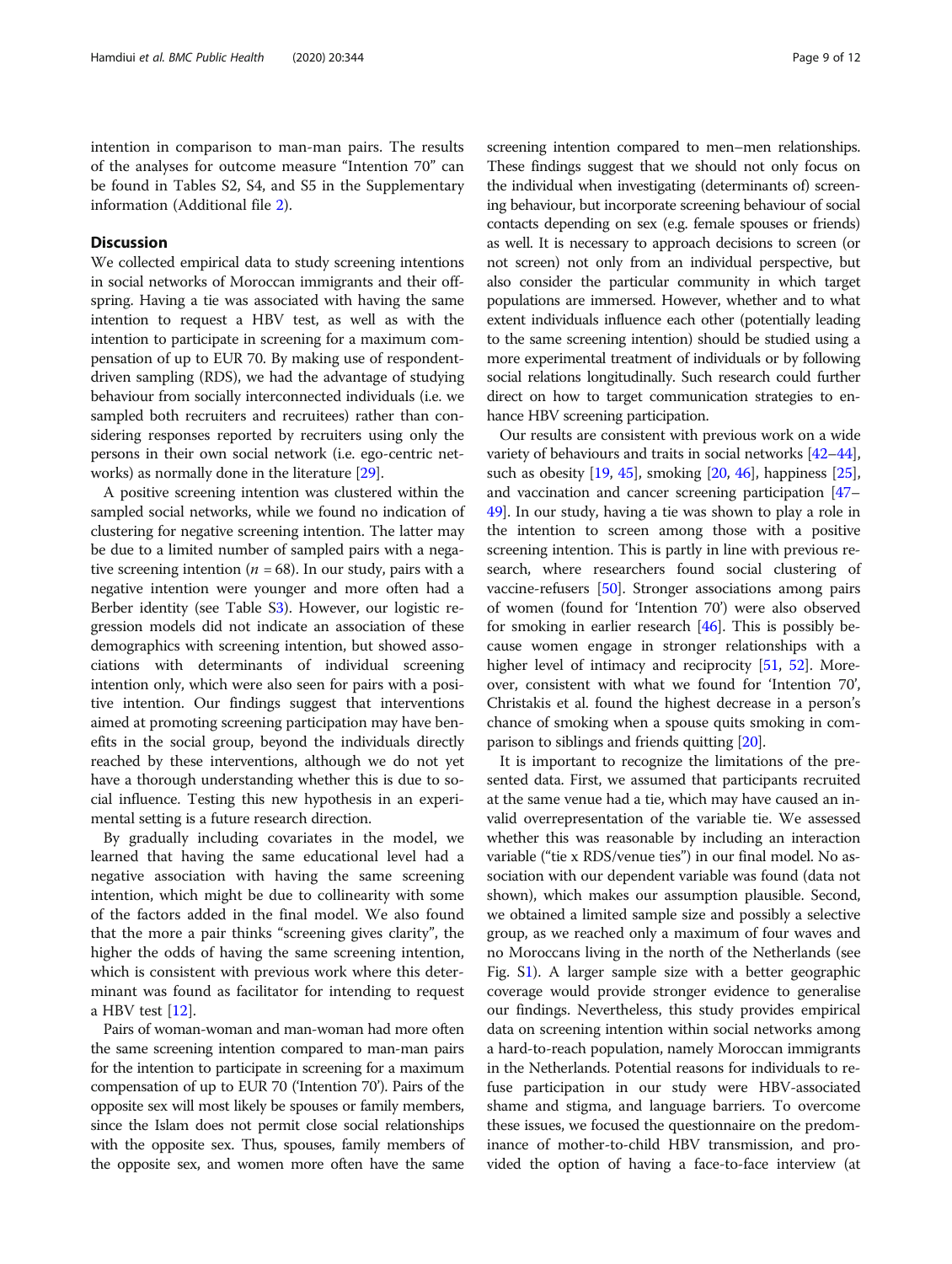<span id="page-9-0"></span>visited community venues) or a telephone interview, in either Berber or Moroccan-Arabic. Third, since participants received an incentive whenever they recruited three individuals, we did not stimulate recruitment of their complete social network and only investigated part of this network. This recruitment restriction in combination with having sampled only a maximum of four waves could have affected our results. Moreover, RDS recruitment is biased. Participants tend to invite the "right people" (eligible and/or reliable) that they believe would accept the invitation for the questionnaire or those that they feel will benefit from the questionnaire [[53\]](#page-11-0). However, we did observe that participants recruited along different types of ties (e.g., family members, friends, acquaintances, workmates), which might have increased the diversity of intentions and traits in our sample. Furthermore, we investigated screening intention rather than actual behaviour (i.e. screening participation). Since previous research reported an observed discrepancy between intention and participation [[54](#page-11-0), [55\]](#page-11-0), future research should also investigate screening participation within social networks to assess potential discrepancies. Additionally, our study population included more females and was higher educated in comparison to what was reported in the 2015 sample by Statistics Netherlands [\[12](#page-10-0)]. This bias is likely to be reduced by including gender and educational level in Models III and IV. Finally, because of the cross-sectional design of our study, we only captured a snapshot of individuals' screening intention and did not study changes over time. Our data did not allow us to identify the underlying mechanism of the observed clustering of a positive screening intention. Whether this clustering is due to social influence has yet to be studied. If so, it might be necessary to set up so-called "induction interventions" where peer-to-peer interactions are stimulated or forced to create cascades in information/behavioural diffusion using word-of-mouth, RDS, or network outreach (i.e. seeds recruit members of their personal networks to participate in an intervention together) [[31\]](#page-10-0).

# Conclusions

Out of all the variables considered in this study including sociodemographic characteristics, having a tie was the most important one in terms of one's screening intention. These findings emphasise the need to take the social network of individuals into account when studying individual behaviour concerning screening participation. The next step is to investigate if and how peers and/or other community members can be used to disseminate information for informed decision-making regarding screening programmes, such as chronic HBV screening.

# Supplementary information

Supplementary information accompanies this paper at [https://doi.org/10.](https://doi.org/10.1186/s12889-020-8438-x) [1186/s12889-020-8438-x](https://doi.org/10.1186/s12889-020-8438-x).

Additional file 1: Table 2. Logistic regression analyses of having the same screening intention ('Intention request') in relation to having a tie. Additional file 2: Table S1. Overview of variables measured by the questionnaire. Table S2. Logistic regression analyses of having the same screening intention ('Intention 70') in relation to having a tie. Table S3. Sample characteristics for pairs with a discordant, positive, and negative screening intention. Table S4. Logistic regression analyses of having the same positive screening intention ('Intention request') in relation to having a tie. Table S5. Logistic regression analyses of having the same negative screening intention ('Intention request') in relation to having a tie. Figure S1. The geographical distribution of our participants [56]

# Abbreviations

GP: General practitioner; HBM: Health Belief Model; HBsAg: Hepatitis B surface antigen; HBV: Hepatitis B virus; RDS: Respondent-driven sampling; RIVM: National Institute for Public Health and the Environment; SR: Selfreported; TPB: Theory of Planned Behaviour; WHO: World Health Organization

#### Acknowledgements

We thank the contribution of the participants for their time and positive participation in the study. The use of the online RDS software system developed by the Karolinska Institutet, UMC Utrecht, and RIVM is gratefully acknowledged.

## Authors' contributions

N.H. acquired the data and performed the data analyses, data interpretation, and writing of the main manuscript. V.B., M.E.E.K., and A.W. provided technical advice on the statistical analyses. J.v.S. and M.L.S. designed and supervised the study. V.B., M.E.E.K., A.W., J.v.S., M.L.S., L.E.C.R., A.E.T., A.T., and M.vd.M. contributed to the interpretation of data, and critically reviewed and substantively revised the manuscript multiple times. The authors read and approved the final manuscript.

### Funding

We acknowledge the Strategic Programme of the National Institute for Public Health and the Environment (RIVM) (SPR CONTAGION S111001/01) for its funding. The RIVM had no role in the design of the study and collection, analysis, interpretation of data, and in writing the manuscript.

#### Availability of data and materials

The datasets generated and/or analysed during the current study are not publicly available due to privacy reasons, but are available from the corresponding author on reasonable request.

#### Ethics approval and consent to participate

Offline, all participants signed an informed consent form after receiving information about the objectives and methodology of this study. Online, participants gave their explicit consent by clicking a button saying 'Yes, I want to participate in this research questionnaire' after reading the first webpage containing information about the study. This study was approved by the Medical Ethical Research Committee of the University Medical Centre Utrecht [16–621/C] and performed in accordance with the Declaration of Helsinki – Ethical Principles for Medical Research involving Human Subjects.

### Consent for publication

Not applicable.

#### Competing interests

The authors declare that they have no competing interests.

#### Author details

<sup>1</sup>National Coordination Centre for Communicable Disease Control, Centre for Infectious Disease Control, National Institute for Public Health and the Environment, RIVM/LCI, Postbus 1 (Postbak 13), 3720, BA, Bilthoven, The Netherlands. <sup>2</sup>Julius Center for Health Sciences and Primary Care, University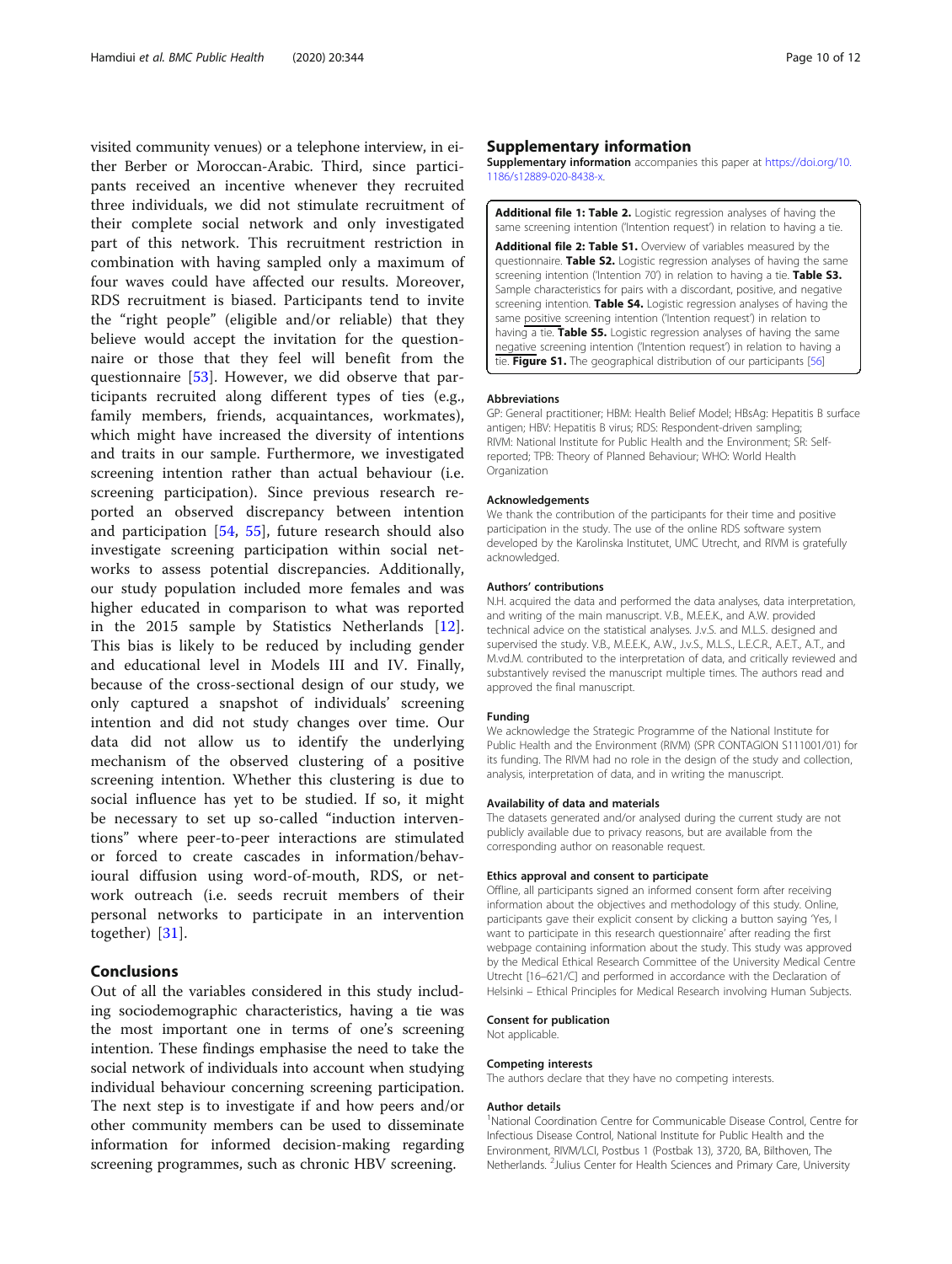<span id="page-10-0"></span>Medical Center Utrecht, Utrecht University, Utrecht, The Netherlands. <sup>3</sup>Department of Sociology/ICS, Utrecht University, Utrecht, The Netherlands. <sup>4</sup>Centre for Infectious Diseases, Leiden University Medical Centre, Leiden, The Netherlands. <sup>5</sup>Centre for Infectious Disease Control, National Institute for Public Health and the Environment, Bilthoven, The Netherlands. <sup>6</sup>Department of Economics & Department of Physics and Astronomy, Ghent University, Ghent, Belgium. <sup>7</sup> Department of Public Health Sciences, Karolinska Institutet, Stockholm, Sweden. <sup>8</sup>Athena Institute for Research on Innovation and Communication in Health and Life Sciences, VU University Amsterdam, Amsterdam, The Netherlands. <sup>9</sup>Department of Statistics, Informatics and Modeling, National Institute for Public Health and the Environment, Bilthoven, The Netherlands. <sup>10</sup>Pharos: Dutch Centre of Expertise on Health Disparities, Program Prevention and Care, Utrecht, The Netherlands. <sup>11</sup>Radboud University Medical Center, Radboud Institute for Health Sciences, Department of Primary and Community Care, Nijmegen, The Netherlands.

# Received: 26 July 2019 Accepted: 28 February 2020 Published online: 17 March 2020

#### References

- 1. World Health Organization (WHO). Hepatitis B. Fact sheet n°204 2015 [Available from: [http://www.who.int/mediacentre/factsheets/fs204/en/\]](http://www.who.int/mediacentre/factsheets/fs204/en/).
- 2. Ahmad AA, Falla AM, Duffell E, Noori T, Bechini A, Reintjes R, et al. Estimating the scale of chronic hepatitis B virus infection among migrants in EU/EEA countries. BMC Infect Dis. 2018;18(1):34.
- 3. Hahne SJ, De Melker HE, Kretzschmar M, Mollema L, Van Der Klis FR, Van Der Sande MA, et al. Prevalence of hepatitis B virus infection in the Netherlands in 1996 and 2007. Epidemiol Infect. 2012;140(8):1469–80.
- 4. Toy M, Veldhuijzen IK, Mostert MC, de Man RA, Richardus JH. Transmission routes of hepatitis B virus infection in chronic hepatitis B patients in the Netherlands. J Med Virol. 2008;80(3):399–404.
- 5. Marschall T, Kretzschmar M, Mangen MJ, Schalm S. High impact of migration on the prevalence of chronic hepatitis B in the Netherlands. Eur J Gastroenterol Hepatol. 2008;20(12):1214–25.
- 6. Mangen MJ, Stibbe H, Urbanus A, Siedenburg EC, Waldhober Q, de Wit GA, et al. Targeted outreach hepatitis B vaccination program in high-risk adults: the fundamental challenge of the last mile. Vaccine. 2017;35(24):3215–21.
- 7. Van't Klooster T, de Melker H. The national immunisation programme in the Netherlands: developments in 2011. In: RIVM rapport 210021015; 2012.
- 8. Ott JJ, Stevens GA, Groeger J, Wiersma ST. Global epidemiology of hepatitis B virus infection: new estimates of age-specific HBsAg seroprevalence and endemicity. Vaccine. 2012;30(12):2212–9.
- 9. Health Council of the Netherlands. Screening risk groups for hepatitis B and C. Publication no. 2016/16. The Hague: Health Council of the Netherlands; 2016.
- 10. Suijkerbuijk AWM, van Hoek AJ, Koopsen J, de Man RA, Mangen MJ, de Melker HE, et al. Cost-effectiveness of screening for chronic hepatitis B and C among migrant populations in a low endemic country. PLoS One. 2018; 13(11):e0207037.
- 11. Koopsen J, van Steenbergen JE, Richardus JH, Prins M, de Coul ELM O, Croes EA, et al. Chronic hepatitis B and C infections in the Netherlands: estimated prevalence in risk groups and the general population. Epidemiol Infect. 2019;147:e147.
- 12. Hamdiui N, Stein ML, Timen A, Timmermans D, Wong A, van den Muijsenbergh M, et al. Hepatitis B in Moroccan-Dutch: a quantitative study into determinants of screening participation. BMC Med. 2018;16(1):47.
- 13. Hamdiui N, Stein ML, van der Veen YJJ, van den Muijsenbergh M, van Steenbergen JE. Hepatitis B in Moroccan-Dutch: a qualitative study into determinants of screening participation. Eur J Pub Health. 2018;28(5):916–22.
- 14. Statistics Netherlands (CBS). Begrippen 2017 [Available from: [https://www.](https://www.cbs.nl/nl-nl/onze-diensten/methoden/begrippen?tab=g#id=generatie%2D%2Dallochtonen%2D%2Dgeneratie) [cbs.nl/nl-nl/onze-diensten/methoden/begrippen?tab=g#id=generatie%2](https://www.cbs.nl/nl-nl/onze-diensten/methoden/begrippen?tab=g#id=generatie%2D%2Dallochtonen%2D%2Dgeneratie) [D%2Dallochtonen%2D%2Dgeneratie](https://www.cbs.nl/nl-nl/onze-diensten/methoden/begrippen?tab=g#id=generatie%2D%2Dallochtonen%2D%2Dgeneratie)].
- 15. Hartman E, van den Muijsenbergh ME, Haneveld RW. Breast cancer screening participation among Turks and Moroccans in the Netherlands: exploring reasons for nonattendance. Eur J Cancer Prev. 2009;18(5):349–53.
- 16. Norredam M, Nielsen SS, Krasnik A. Migrants' utilization of somatic healthcare services in Europe--a systematic review. Eur J Pub Health. 2010; 20(5):555–63.
- 17. Vermeer B, Van den Muijsenbergh ME. The attendance of migrant women at the national breast cancer screening in the Netherlands 1997-2008. Eur J Cancer Prev. 2010;19(3):195–8.
- 18. Visser O, van Peppen AM, Ory FG, van Leeuwen FE. Results of breast cancer screening in first generation migrants in Northwest Netherlands. Eur J Cancer Prev. 2005;14(3):251–5.
- 19. Christakis NA, Fowler JH. The spread of obesity in a large social network over 32 years. N Engl J Med. 2007;357(4):370–9.
- 20. Christakis NA, Fowler JH. The collective dynamics of smoking in a large social network. N Engl J Med. 2008;358(21):2249–58.
- 21. Holt-Lunstad J, Smith TB, Layton JB. Social relationships and mortality risk: a meta-analytic review. PLoS Med. 2010;7(7):e1000316.
- 22. Keating NL, O'Malley AJ, Murabito JM, Smith KP, Christakis NA. Minimal social network effects evident in cancer screening behavior. Cancer. 2011; 117(13):3045–52.
- 23. Ashida S, Wilkinson AV, Koehly LM. Motivation for health screening: evaluation of social influence among Mexican-American adults. Am J Prev Med. 2010;38(4):396–402.
- 24. Allen JD, Stoddard AM, Sorensen G. Do social network characteristics predict mammography screening practices? Health Educ Behav. 2008;35(6): 763–76.
- 25. Fowler JH, Christakis NA. Dynamic spread of happiness in a large social network: longitudinal analysis over 20 years in the Framingham Heart Study. BMJ (Clinical research ed). 2008;337:a2338.
- 26. Ikram UZ, Snijder MB, de Wit MA, Schene AH, Stronks K, Kunst AE. Perceived ethnic discrimination and depressive symptoms: the buffering effects of ethnic identity, religion and ethnic social network. Soc Psychiatry Psychiatr Epidemiol. 2016;51(5):679–88.
- 27. Schoenmakers D, Lamkaddem M, Suurmond J. The Role of the Social Network in Access to Psychosocial Services for Migrant Elderly-A Qualitative Study. Int J Environ Res Public Health. 2017;14(10):1215.
- Scholmerich VL, Ghorashi H, Denktas S, Groenewegen P. Caught in the middle? How women deal with conflicting pregnancy-advice from health professionals and their social networks. Midwifery. 2016;35:62–9.
- 29. Wejnert C. Social network analysis with respondent-driven sampling data: a study of racial integration on campus. Soc Networks. 2010;32(2):112–24.
- 30. Heckathorn DD. Respondent-driven sampling: a new approach to the study of hidden populations. Soc Probl. 1997;44(2):174–99.
- 31. Valente TW. Network interventions. Science (New York, NY). 2012;337(6090): 49–53.
- 32. Statistics Netherlands (CBS). StatLine: Integratie: sociaal-culturele integratie van vier allochtone groepen 2013 [Available from: [http://statline.cbs.nl/](http://statline.cbs.nl/Statweb/publication/?DM=SLNL&PA=80270ned&D1=9-14,18-26,49-53&D2=1&D3=37,1214&D4=l&HDR=T&STB=G1,G2,G3&VW=T) [Statweb/publication/?DM=SLNL&PA=80270ned&D1=9-14,18-26,49-53&D2=](http://statline.cbs.nl/Statweb/publication/?DM=SLNL&PA=80270ned&D1=9-14,18-26,49-53&D2=1&D3=37,1214&D4=l&HDR=T&STB=G1,G2,G3&VW=T) 1&D3=3–7,12–[14&D4=l&HDR=T&STB=G1,G2,G3&VW=T\]](http://statline.cbs.nl/Statweb/publication/?DM=SLNL&PA=80270ned&D1=9-14,18-26,49-53&D2=1&D3=37,1214&D4=l&HDR=T&STB=G1,G2,G3&VW=T).
- 33. Fokkema C, Harmsen C. Herkomst en vestiging van de eerste generatie Marokkanen. Demos: bulletin over bevolking en samenleving. 2009;25(5):1–4.
- 34. Vesely CK, Bravo DY. Guzzardo MTJNCoFRPB. In: Immigrant families across the life course: Policy impacts on physical and mental health; 2019. p. 2019– 07.
- 35. Xu L, Chi I, Wu S. Grandparent-grandchild relationships in Chinese immigrant families in Los Angeles: roles of acculturation and the middle generation. Gerontol Geriatr Med. 2018;4:2333721418778196.
- 36. Katz V. Children as brokers of their immigrant families' health-care connections. Soc Probl. 2014;61(2):194–215.
- 37. Giorgio M, Townsend L, Zembe Y, Cheyip M, Guttmacher S, Carter R, et al. HIV prevalence and risk factors among male foreign migrants in Cape Town, South Africa. AIDS Behav. 2017;21(3):949–61.
- 38. van der Veen YJ, van Empelen P, Looman CW, Richardus JH. Socialcognitive and socio-cultural predictors of hepatitis B virus-screening in Turkish migrants, the Netherlands. J Immigr Minor Health. 2014;16(5): 811–21.
- 39. Veen Y. Cultural tailoring for the promotion of hepatitis B screening in Turkish migrants. Rotterdam: Erasmus MC: University Medical Center; 2012. 40. Cameron AC, Miller DL. Robust inference for dyadic data. In: Unpublished
- manuscript, University of California-Davis; 2014.
- 41. Gitsels-van der Wal JT, Mannien J, Ghaly MM, Verhoeven PS, Hutton EK, Reinders HS. The role of religion in decision-making on antenatal screening of congenital anomalies: a qualitative study amongst Muslim Turkish origin immigrants. Midwifery. 2014;30(3):297–302.
- 42. Lois D, Arranz BO. Is fertility contagious? Using panel data to disentangle mechanisms of social network influences on fertility decisions. Adv Life Course Res. 2014;21:123–34.
- 43. Mueller AS, Abrutyn S, Stockton C. Can social ties be harmful? Examining the spread of suicide in early adulthood. Sociol Perspect. 2015;58(2):204–22.